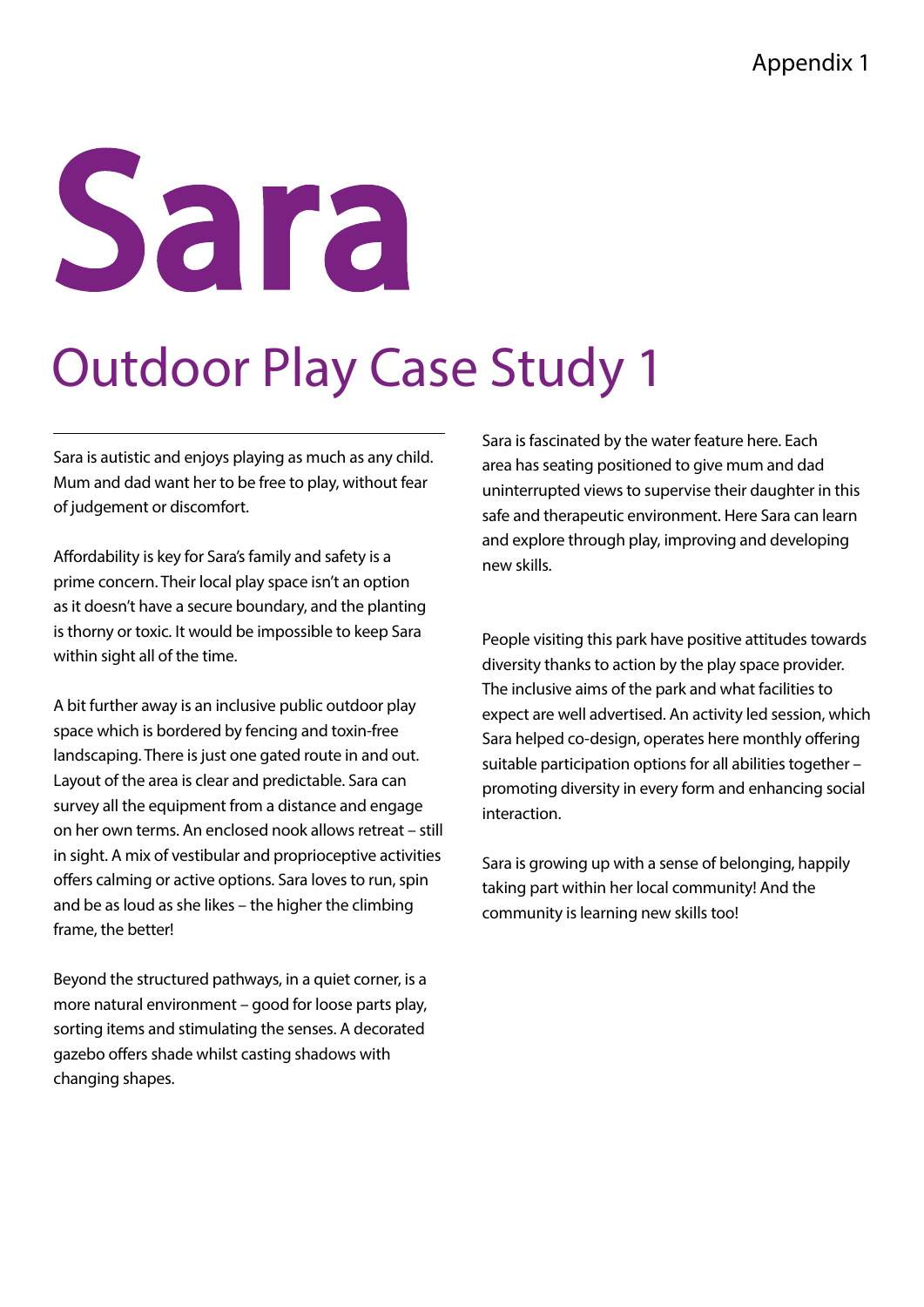# Freddie

#### Outdoor Play Case Study 2

Freddie is quadriplegic and uses a wheelchair. He cannot stand up alone or bear his own weight and has grown too big to be carried. To move safely, out of his wheelchair, he needs to be hoisted. Freddie is clever and sociable but cannot talk, so people who don't know him well assume that he doesn't understand things. This makes him angry and frustrated.

Freddie loves to play just like any other child.

The playground nearest to his home, where his friends and neighbours go, has a smooth surface for his wheelchair to move easily. But he can't take part in this place. None of the swings, slides or play units are designed for use by children who use wheelchairs.

A little further away is a large playground in a country park, which the park providers have described as an "inclusive" playground. Freddie visits to watch the animals in the nearby fields, but he cannot play in this playground either, so it is not inclusive. He remembers he used to be able to use the swing. When he was little, mum could lift him into the specially designed seat which supported his body. He had no other play choices. Sadly, there is only a standard disabled toilet here, which doesn't meet Freddie's needs, so visits have to be short to return home to use the toilet.

If the family drives for about 90 minutes there is a playground which offers Freddie valuable play experiences, rich in choice and with infrastructure to meet his refresh and refuelling needs.

Freddie can access the whole environment. Whilst remaining seated in his chair he can choose to join other children to spin on the roundabout, bounce on the trampoline, or swing independently through the air on the roll-on platform. He loves to feel himself move through the air. It is his favourite thing to do here. There is a pirate ship with ramps up to good wide walkways that a wheelchair can fit on. Dials with handles, ropes with grasp points and some fancy electronic bits and pieces that relate the illusion of water and replicate sounds and smells, can all be easily accessed. If you use a wheelchair like Freddie, there is a raised table, with knee space, for playing with sand and water, which he really enjoys.

With accessible picnic tables and a disabled toilet to 'Changing Places' specification – which means a decent hygienic bed for him to lay down on and a hoist to lift him from his wheelchair – Freddie has exactly what he needs.